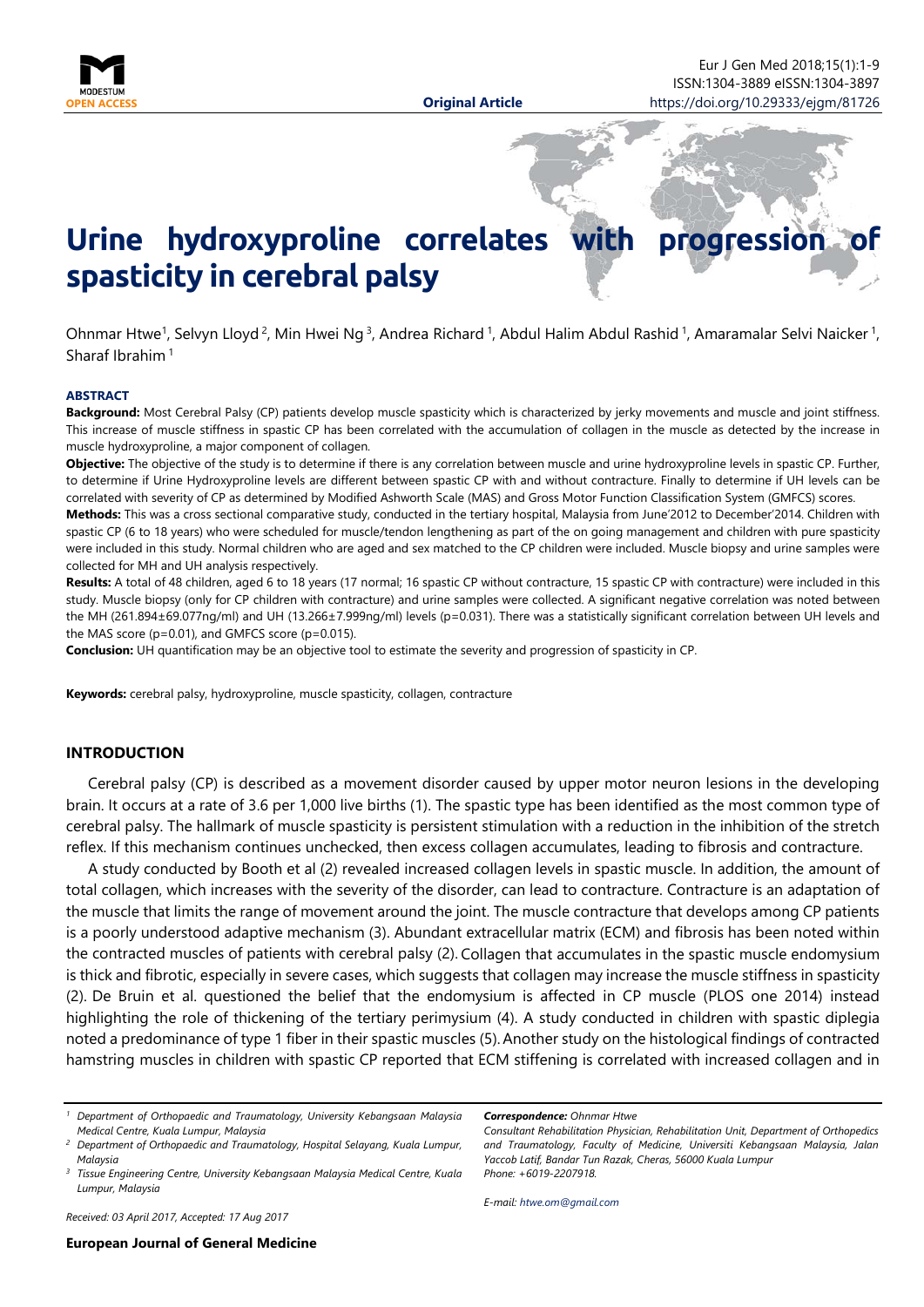vivo sarcomere length, which leads to high passive stress (6, 7). Moreover, spasticity-induced fibrosis has been shown to cause limitations in longitudinal growth (8).

Hydroxyproline is a major component of the collagen protein. Hydroxyproline quantification has been used as an indirect measure of collagen in the spastic muscles of children with CP, and its muscle hydroxyproline (MH) level correlates with the severity of spasticity (2). The distinctive feature of collagen is the regular arrangement of amino acids, which creates a long, fibrous structured protein. The amino acid sequence consists of Gly-Pro-X or Gly-X-Hyp, where X may be any amino acid residue, with the Gly–Pro–Hyp motif occurring frequently. Collagen contains a high concentration of 4-hydroxyproline (Hyp). In addition, up to 14% of dry weight collagen is composed of Hyp. In contrast, only 1% Hyp is found in elastin. The human body is capable of self-synthesizing glycine and proline but not hydroxyproline. Hydroxyproline is a modified amino acid exclusive to collagen. Therefore, its proportion to other amino acids is constant, and estimate of its concentration is directly related to the amount of collagen within a tissue (9). Increased collagen as well as other ECM components were observed in spastic muscles by immunohistochemistry. The organization of collagen may be altered in CP to create a stiffer ECM. Total collagen is measured by assaying for the exclusive collagen-specific modified amino acid hydroxyproline (10). Hydroxyproline is metabolized, excreted, and removed from the lung and kidney. Approximately 70% of the peptide released by collagen degradation is hydrolysed into its constituent amino acids, catabolized to carbon dioxide, and excreted via the lung. The other 30% is excreted via the urine. It has been suggested that the ratio of hydroxyproline excreted from the lung to that excreted from the urine is fairly constant; therefore, changes in collagen breakdown can be quantified by measuring the changes in the urine concentration of the prolyl-hydroxyproline peptide, which may reflect ineffective peptidase activity (10, 11, 12). However, no studies have investigated the correlations between the severity of clinical spasticity, Muscle Hydroxyproline (MH), and Urine Hydroxyproline (UH).

The MH level can be measured only via a muscle biopsy, which is an invasive procedure and is not realistic for monitoring spasticity. Some clinical tests are used to assess spasticity in cerebral palsy, including the Modified Ashworth Scale (MAS) (13) and the Modified Tardieu Scale and Gross Motor Function Classification System Scoring (14). These tests are subjective and often exhibit inter-observer variations. Thus, a complete assessment is essential to make a determination about treatment for spasticity in a child with CP (15).

It is known that the UH level reflects muscle collagen metabolism (16, 17). It has been reported that UH excretion is a sensitive indicator of collagen breakdown and can be used at the clinical level to predict changes in collagen metabolism (10). The aim of this study is to determine the correlation between the severity of clinical spasticity and UH and MH among children with CP who exhibit contracture or spasticity without contracture. UH may provide a noninvasive tool for monitoring the progression of spasticity and the efficacy of spasticity management.

# **METHODOLOGY**

This cross-sectional comparative study was conducted in a tertiary hospital in Malaysia from June 2012 to December 2014. Children with spastic CP (quadriplegic, diplegic, and hemiplegic) were recruited from the pediatric orthopedic and rehabilitation clinic according to the inclusion and exclusion criteria. Children with spastic CP aged between 6 and 18 years who were scheduled for a surgical lengthening procedure (e.g., hamstring, Achilles tendon, hip adductor) as part of their ongoing treatment as well as children with spasticity without contracture were included. Patients with a previous history of neurectomy, recent soft tissue injury, or collagen disorders as well as patients who received a botulinum toxin injection in the previous 6 months were excluded from the study. Healthy children who were age and sex-matched to the study subjects were included as a control group. Informed consent was obtained from the parents to take a muscle biopsy from the site of the surgical lengthening procedure. Standard proforma was used to collect the demographic data and clinical assessments. The MAS (15) was used to assess spasticity, and the Modified Tardieu Scale (12) was used to differentiate spasticity from contracture. Gross Motor Function Classification System (GMFCS) was assessed to ascertain the severity of CP based on the basis of self-initiated movement abilities of the patients.

# **Urine Sample Collection and Storage**

Urine samples were collected from the CP children with contracture or spasticity without contracture and the healthy control group. Patients were asked to abstain from all dairy products and gelatin for 24 hours before the urine sample collection for the measurement of urine hydroxyproline (UH) as these diets are rich in hydroxyproline content. The collected urine was transported at 4°C to the laboratory. Particulates from the urine were removed by centrifugation and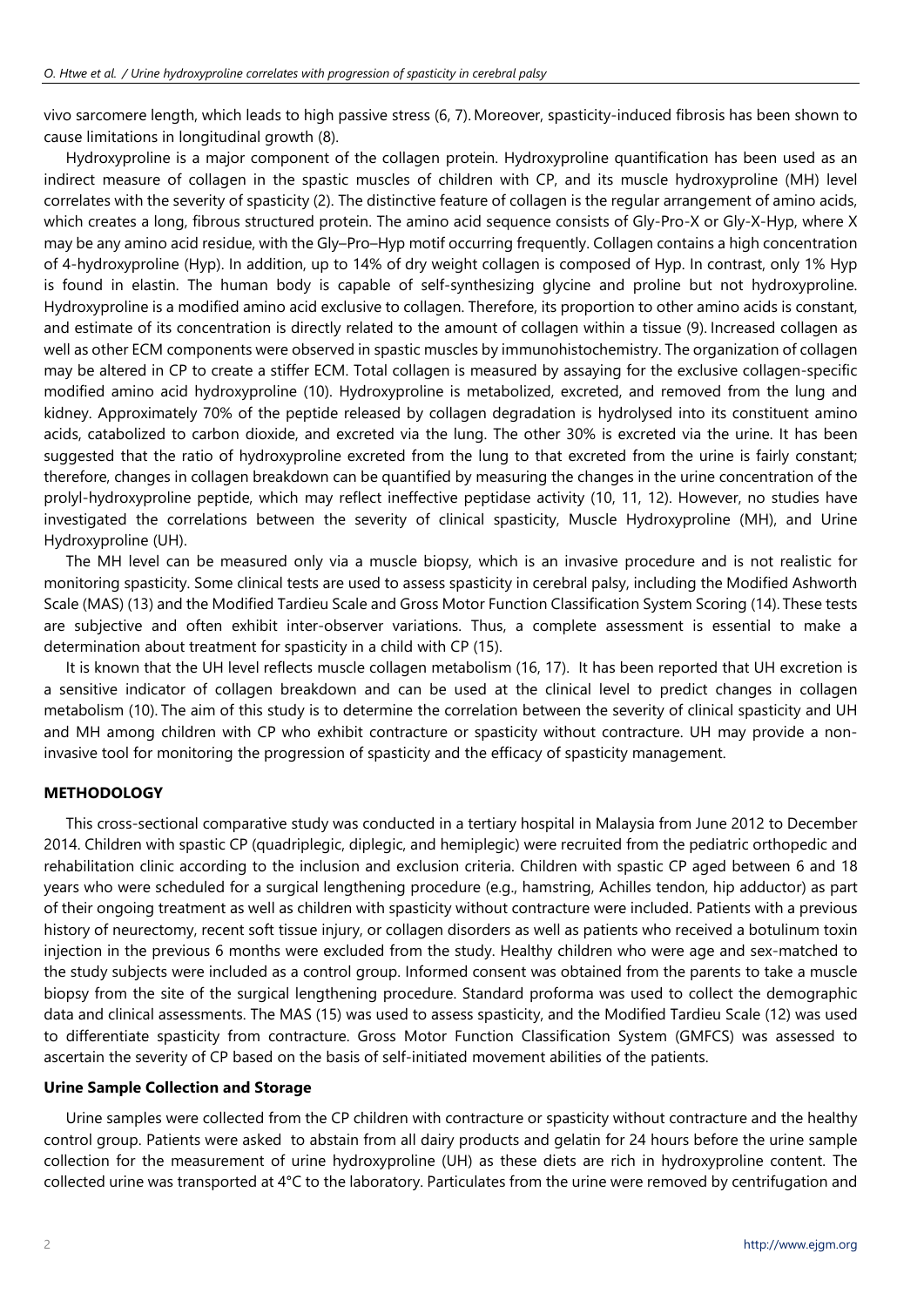|                         | CP children with Spasticity (n=16) | CP children with Contracture (n=15) |  |  |
|-------------------------|------------------------------------|-------------------------------------|--|--|
| Spastic Diplegia        |                                    |                                     |  |  |
| Spastic Quadriplegia    |                                    |                                     |  |  |
| Spastic Hemiplegia      |                                    |                                     |  |  |
| GMFCS Score (I)         | 15                                 |                                     |  |  |
| (IV)                    |                                    |                                     |  |  |
| (V)                     | -                                  |                                     |  |  |
| <b>MAS Score</b><br>(1) | 16                                 |                                     |  |  |
| (II)                    |                                    |                                     |  |  |
| (III)                   | -                                  |                                     |  |  |

the supernatant was stored at -20°C. The samples were centrifuged again to remove any additional precipitates that may have appeared during storage before the hydroxyproline assay.

# **Muscle Biopsies**

A muscle biopsy of 0.5cm x 2.0 cm (approximately 100 mg) was taken from the hamstring muscle belly (away from muscular tendon junction) within 30 minutes of excision. A small section (approximately 0.5cm x 0.2cm) was formalin fixed for histological processing. Another section was snap-frozen in OCT embedding medium for cryosectiong followed by immunostaining with collagen type I (Abcam, USA) Secondary antibody used was goat anti-rabbit IgG–Alexa Fluor 594 (Invitrogen, USA). The remaining muscle biopsy was directly snap-frozen. The snap-frozen muscle was homogenized in 1 ml of phosphate buffer using a glass pipette in an Eppendorf tube. The homogenized tissue suspension was subjected to two freeze-thaw cycles to break the cell membranes. The homogenates were centrifuged for 5 minutes at 5000 rpm at 2-8°C to remove the tissue debris. The supernatant was removed for immediate assay of hydroxyproline.

## **Determination of Hydroxyproline Levels**

ELISA was performed in triplicate according to the vendor's protocol (Cusabio Human Hydroxyproline Elisa Kit, CSB-E08837h). Briefly, hydroxyproline standards, urine and muscle lysate were added to a pre-coated microplate with antibody specific for Hydroxyproline. A biotin-conjugated antibody specific for Hydroxyproline was added followed by avidin-conjugated horseradish peroxidase (HRP). Finally, a substrate solution (TMB) was added to react with any bound HRP. The reaction was stopped with a Stop solution, and the intensity of the color was measured within 5 minutes using a microplate reader (Powerwave HT, BioTek Instruments Inc, USA) set to 450 nm. Readings at 540 nm were used for background subtraction.

# **Statistical Analysis**

The data were analyzed using SPSS version 19. Data is presented as mean ± standard error of mean. The data were analyzed for normality, and non-parametric tests were chosen to compare the medians between groups to assess statistical significance.

# **RESULTS**

Demographic data of patients is represented in **Table 1**. The mean GMFCS and MAS scores were higher for contracted CP patients (2.6 and 2.27, respectively) than that for spastic CP patients (1.75 and 1.06, respectively) (**Figure 1**). **Table 2** shows the comparison of MAS and GMFCS scores between CP children with contracture and spasticity. Mann-Whitney test revealed a significant higher median for GMFCS and MAS scores between the Contracted and Spastic groups (p<0.05). Muscle biopsies were derived from the normal region of the hamstring of children (n=3) undergoing surgery after traumatic hamstring injury.

Histological evaluation revealed an increase in muscle fiber diameter in the contracted muscles compared to that in the normal muscles (**Figure 2A-D**). Immunofluorescence staining of collagen type I did not reveal apparent difference in collagen distribution between contracted and normal muscle. (**Figure 2E, F**)

Mean UH level was higher in the contracture (56.38 ng/ml  $\pm$  43.13ng/ml) (n=15) compared with that in the spasticity (31.93 ng/ml ± 26.91ng/ml) (n=16) and normal (28.37 ng/ml ± 20.21ng/ml) (n=17) groups (**Figure 3**). Kruskal-Wallis test revealed that the differences in median between groups were not statistically significant (p>0.05) as shown in **Table 3**.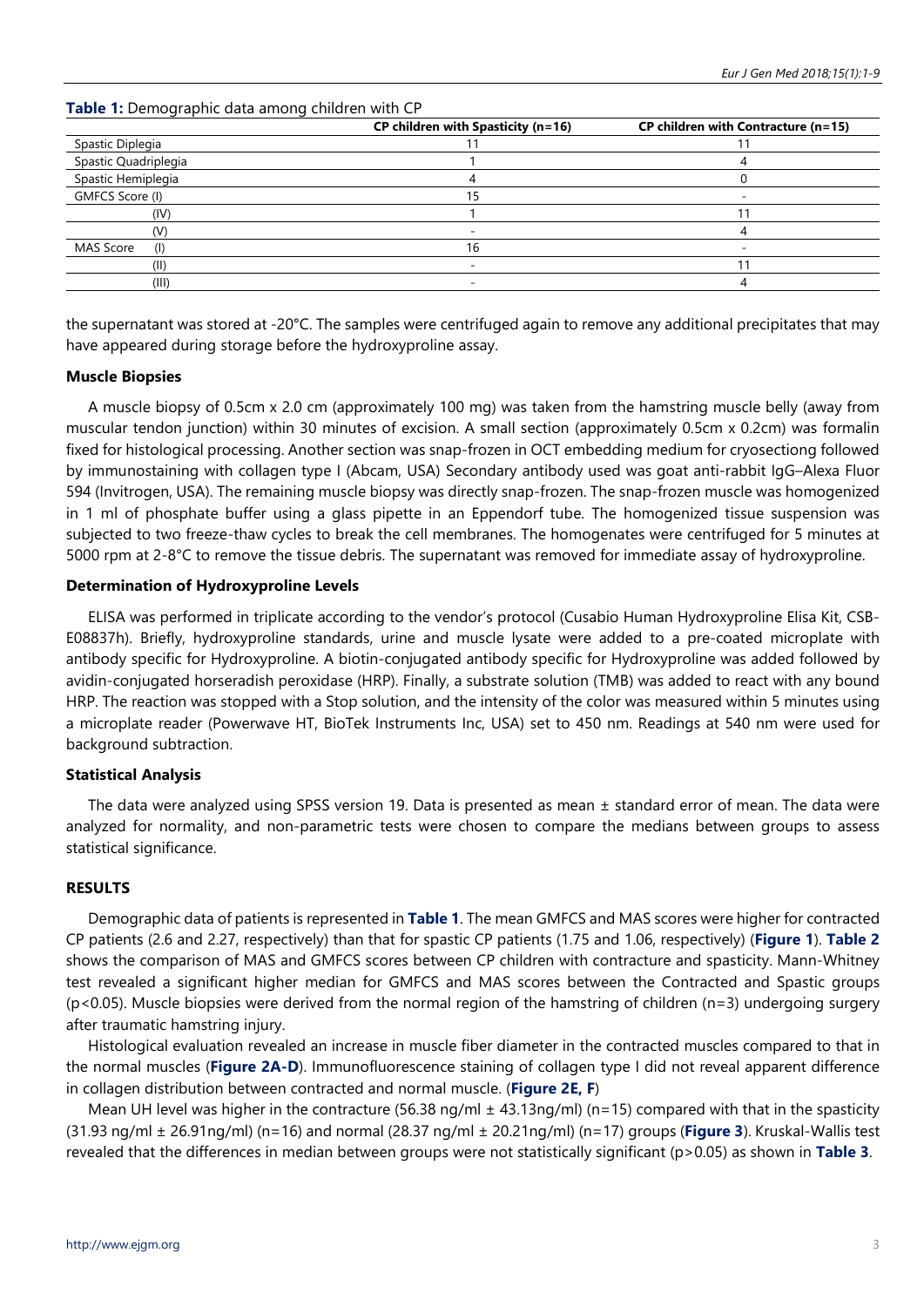

# **Table 2:** Difference in MAS and GMFCS scores between CP children with contracture and spasticity

|              | Group      | Median | Range | <b>Mean Rank</b> | Sig.     |
|--------------|------------|--------|-------|------------------|----------|
| <b>GMFCS</b> | Contracted |        | ∣ –4  |                  | $0.014*$ |
|              | Spasticity |        | -4    | o.:              |          |
| MAS          | Contracted |        | 2-3   |                  | $0.000*$ |
|              | Spasticity |        |       | o.s              |          |

Mann-Whitney 2-tailed \*Significant, p<0.05

# Normal muscle

# Contracted muscle



**Figure 2:** *Immunofluorescence staining of collagen type I*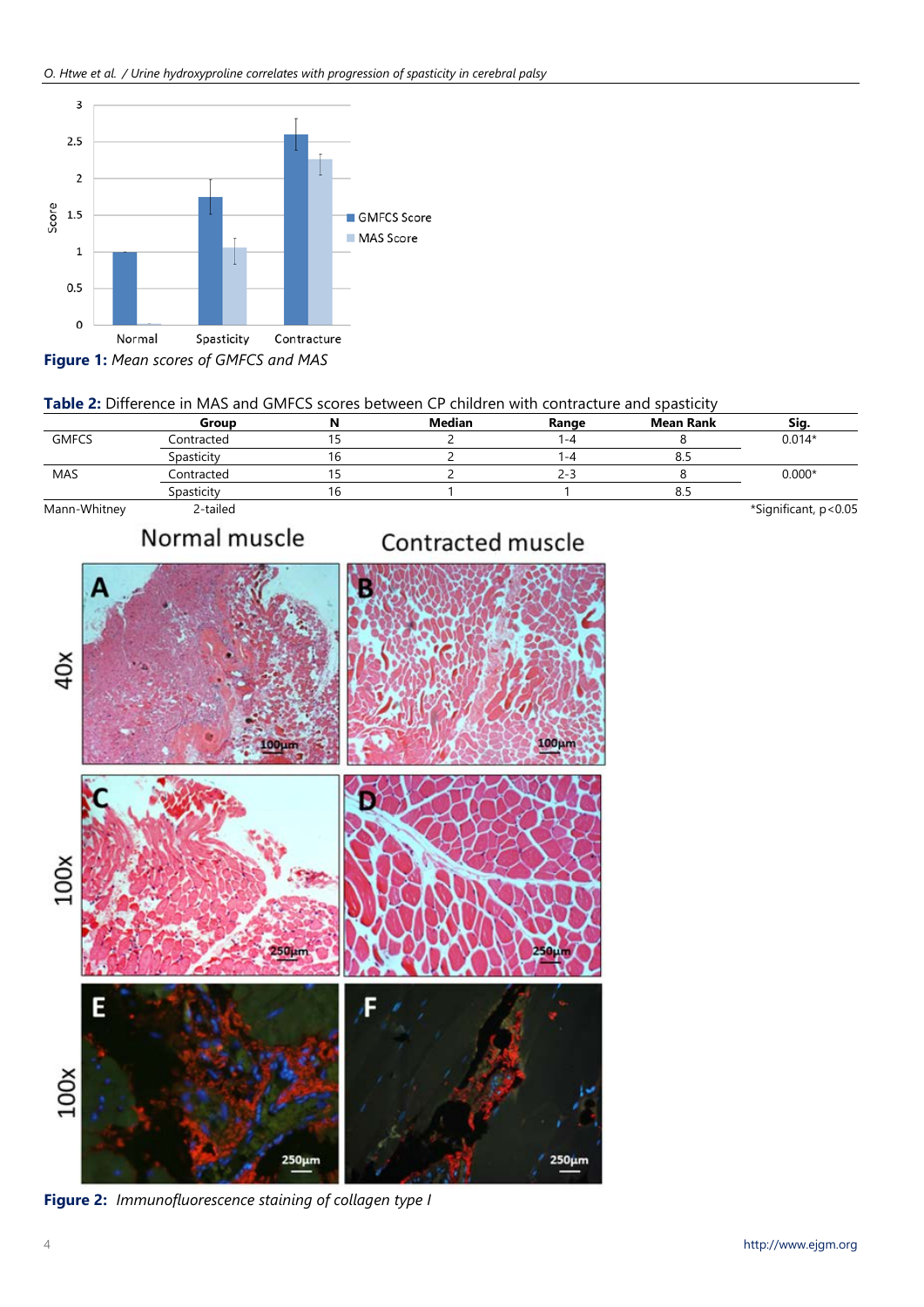

**Figure 3:** *Mean urine hydroxyproline level*

**Table 3:** Median of urine hydroxyproline levels among the study groups

|                | Group      | Median | Range     | <b>Mean Rank</b> | Sig.     |
|----------------|------------|--------|-----------|------------------|----------|
| Urine          | Contracted |        | $0 - 655$ | 8.000            |          |
| Hydroxyproline | Spasticity |        | $0 - 428$ | 8.000            | $0.335*$ |
| Level          | Normal     |        | $0 - 342$ | 8.000            |          |



UH level

|     |        |     | Correlation between UH level and MAS |     |     |
|-----|--------|-----|--------------------------------------|-----|-----|
| MAS | 3<br>2 |     |                                      |     |     |
|     | 0<br>0 | 200 | 400<br>UH level                      | 600 | 800 |
|     |        |     | Correlation between MAS and GMFCS    |     |     |
|     | 5      |     |                                      |     |     |

 $\dot{2}$ 

**MAS** 

7

 $\frac{1}{3}$ 

Kruskal-Wallis \*Not significant, p>0.05



**Figure 4:** *Correlation levels*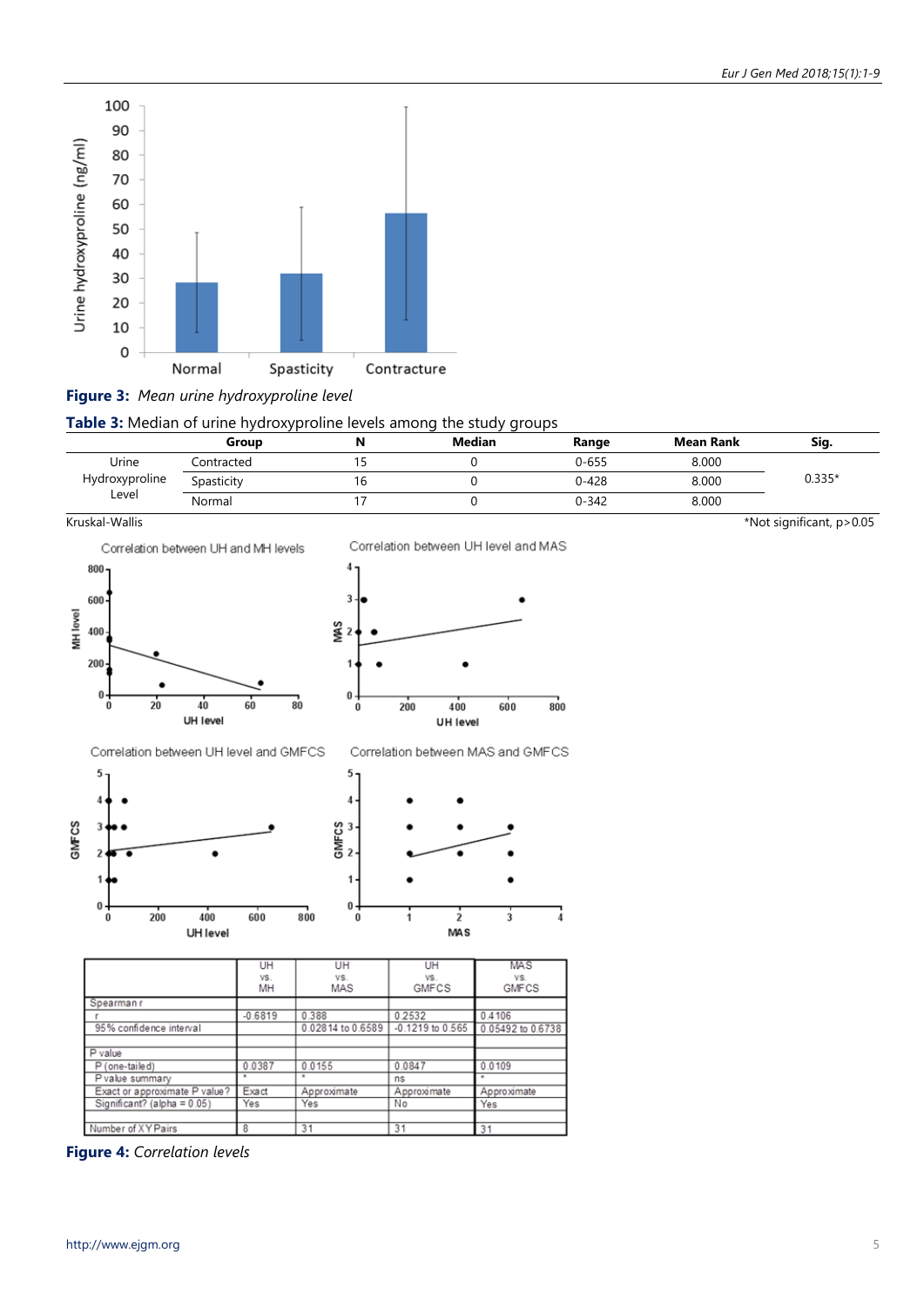| <b>Null Hypothesis</b>                                                                            |         |                                                                                                                                                                                                                                                                                                                                                                                                    | <b>Test</b>                                                |                                                                           |                                                                              | <b>Decision</b>            |                                                                                                                                                                                               |
|---------------------------------------------------------------------------------------------------|---------|----------------------------------------------------------------------------------------------------------------------------------------------------------------------------------------------------------------------------------------------------------------------------------------------------------------------------------------------------------------------------------------------------|------------------------------------------------------------|---------------------------------------------------------------------------|------------------------------------------------------------------------------|----------------------------|-----------------------------------------------------------------------------------------------------------------------------------------------------------------------------------------------|
| The median of differences between UH and MH equals 0<br>Related samples Wilcoxon Signed Rank Test |         |                                                                                                                                                                                                                                                                                                                                                                                                    |                                                            | $0.12*$                                                                   |                                                                              | Reject the null hypothesis |                                                                                                                                                                                               |
| Asymptotic significances are displayed.                                                           |         |                                                                                                                                                                                                                                                                                                                                                                                                    |                                                            |                                                                           |                                                                              |                            |                                                                                                                                                                                               |
|                                                                                                   |         |                                                                                                                                                                                                                                                                                                                                                                                                    |                                                            |                                                                           |                                                                              |                            |                                                                                                                                                                                               |
| Mean (ng/ml)                                                                                      |         | Sig<br>N<br>Correlation coefficient<br>8<br>Sig. (1-tailed)<br>N<br>Correlation coefficient<br>8<br>Sig. (1-tailed)<br>$\mathsf{N}$<br><b>UH</b><br>N<br>Correlation coefficient<br>1.000<br>48<br>Sig. (1-tailed)<br>N<br>48<br>Correlation coefficient<br>0.253<br>31<br>Sig. (1-tailed)<br>0.085<br>31<br>N<br>Correlation coefficient<br>0.388<br>31<br>Sig. (1-tailed)<br>$0.015*$<br>31<br>N |                                                            |                                                                           |                                                                              | <b>MH</b>                  |                                                                                                                                                                                               |
|                                                                                                   |         |                                                                                                                                                                                                                                                                                                                                                                                                    |                                                            |                                                                           |                                                                              |                            | $-0.682$                                                                                                                                                                                      |
|                                                                                                   |         |                                                                                                                                                                                                                                                                                                                                                                                                    |                                                            |                                                                           |                                                                              |                            | $0.031*$                                                                                                                                                                                      |
|                                                                                                   |         |                                                                                                                                                                                                                                                                                                                                                                                                    |                                                            |                                                                           |                                                                              |                            | 8                                                                                                                                                                                             |
|                                                                                                   |         |                                                                                                                                                                                                                                                                                                                                                                                                    |                                                            |                                                                           |                                                                              |                            | 1.000                                                                                                                                                                                         |
|                                                                                                   | 261.894 |                                                                                                                                                                                                                                                                                                                                                                                                    |                                                            |                                                                           |                                                                              |                            |                                                                                                                                                                                               |
|                                                                                                   |         |                                                                                                                                                                                                                                                                                                                                                                                                    |                                                            |                                                                           |                                                                              |                            | 8                                                                                                                                                                                             |
| Spearman's Correlation Test                                                                       |         |                                                                                                                                                                                                                                                                                                                                                                                                    |                                                            |                                                                           |                                                                              |                            |                                                                                                                                                                                               |
|                                                                                                   |         |                                                                                                                                                                                                                                                                                                                                                                                                    |                                                            |                                                                           |                                                                              |                            |                                                                                                                                                                                               |
| Mean (ng/ml)                                                                                      |         |                                                                                                                                                                                                                                                                                                                                                                                                    |                                                            |                                                                           |                                                                              |                            | <b>MAS</b>                                                                                                                                                                                    |
|                                                                                                   |         |                                                                                                                                                                                                                                                                                                                                                                                                    |                                                            |                                                                           |                                                                              |                            | 0.388                                                                                                                                                                                         |
| 38.3113                                                                                           |         |                                                                                                                                                                                                                                                                                                                                                                                                    |                                                            |                                                                           |                                                                              |                            | $0.015*$                                                                                                                                                                                      |
|                                                                                                   |         |                                                                                                                                                                                                                                                                                                                                                                                                    |                                                            |                                                                           |                                                                              | 31                         | 31                                                                                                                                                                                            |
|                                                                                                   |         |                                                                                                                                                                                                                                                                                                                                                                                                    |                                                            |                                                                           |                                                                              |                            | 0.411                                                                                                                                                                                         |
| 2.16                                                                                              |         |                                                                                                                                                                                                                                                                                                                                                                                                    |                                                            |                                                                           | $\overline{a}$                                                               | $0.011*$                   |                                                                                                                                                                                               |
|                                                                                                   |         |                                                                                                                                                                                                                                                                                                                                                                                                    |                                                            |                                                                           |                                                                              | 31                         | 31                                                                                                                                                                                            |
|                                                                                                   |         |                                                                                                                                                                                                                                                                                                                                                                                                    |                                                            |                                                                           |                                                                              |                            | 1.000                                                                                                                                                                                         |
| 1.65                                                                                              |         |                                                                                                                                                                                                                                                                                                                                                                                                    |                                                            |                                                                           |                                                                              |                            | $\overline{\phantom{a}}$                                                                                                                                                                      |
|                                                                                                   |         |                                                                                                                                                                                                                                                                                                                                                                                                    |                                                            |                                                                           |                                                                              | 31                         | 31                                                                                                                                                                                            |
| Spearman's Correlation Test                                                                       |         |                                                                                                                                                                                                                                                                                                                                                                                                    | *Correlation is significant (1-tailed), p<0.05             |                                                                           |                                                                              |                            |                                                                                                                                                                                               |
|                                                                                                   |         | 13.266                                                                                                                                                                                                                                                                                                                                                                                             | Table 6: Correlations between MAS, GMFCS, and the UH level | Table 5: Correlation between UH and MH among CP children with contracture | Table 4: Comparison of median of UH and MH levels in the Contracted Patients |                            | * Significant, p<0.05<br><b>UH</b><br>1.000<br>8<br>$-682$<br>$0.031*$<br>8<br>*Correlation is significant (1-tailed), p<0.05<br><b>GMFCS</b><br>0.253<br>0.085<br>1.000<br>0.411<br>$0.011*$ |

Further analysis was performed to compare mean of MH (261.894ng/ml  $\pm$  69.077ng/ml) and UH (13.266ng/ml  $\pm$ 7.999ng/ml) for patients in the Contracted group (n=8). Wilcoxon Signed Rank Test showed that median was significantly higher for MH than UH (p<0.05) in the Contracted group (**Table 4**).

Spearman's correlation test was performed to establish the correlation between the following variables: UH, MH, GMFCS and MAS Scores. An inverse correlation was found between UH and MH in the Contracted group (p<0.05) (**Table 5**) while a positive correlation was established between the UH and MAS Score, and between GMFCS and MAS Scores in CP patients (**Table 6**).

# **DISCUSSION**

As hydroxyproline is a stable amino acid unique to collagen, its level in urine reflects the amount of collagen turnover in the body. It is important to keep in mind that the increase in urine hydroxyproline levels can be due to a few scenario: 1. An increase in collagen synthesis in the body. Hydroxyproline is released during the breakdown of pro-collagen aminoterminal propeptides during collagen synthesis (18, 19). 2. An increased in collagen degradation activity in the body. Hydroxyproline is liberated from the breakdown of collagen either due to direct tissue injury or an increased activity of matrix metalloproteinase (MMP), the enzyme responsible for collagen breakdown. An increase in collagen degradation can also be triggered as a response to the increased in collagen synthesis in order to achieve collagen homeostasis in the body.

The significantly higher amount of MH compared to UH in our study is to be expected. It was reported that about 90% of the hydroxyproline released by the breakdown of collagen in the tissues will eventually completely oxidized and catabolized in the liver to urea and carbon dioxide while the remaining 10% is excreted in urine without any further metabolism (20, 21).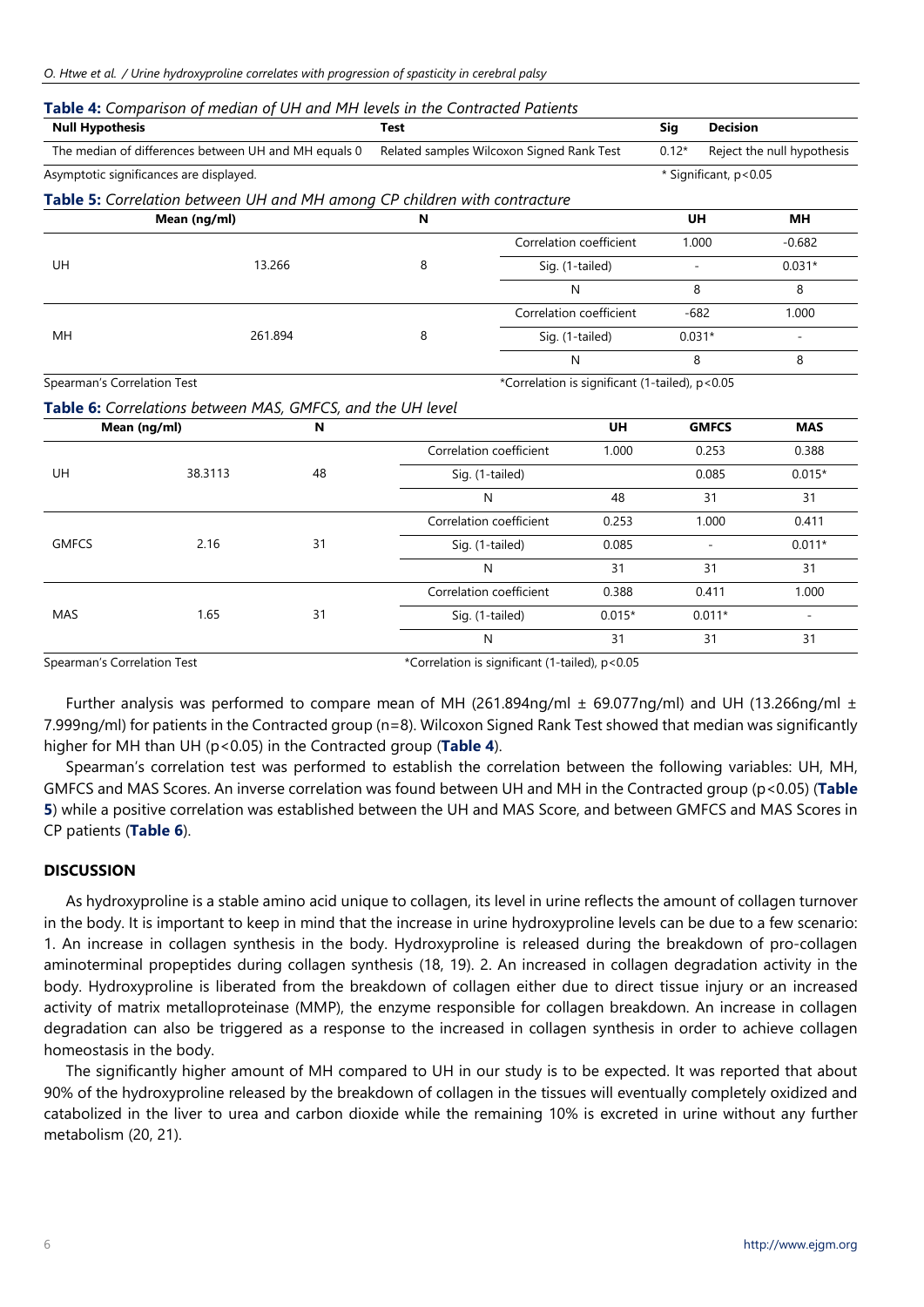In our study, there was an increase in UH levels in the CP patients compared to normal children and UH level was highest among CP children with contracture. This increasing trend of UH hydroxyproline from normal children to CP with contracture suggest a correlation with increase muscle tone. This is supported by our finding that UH levels were high in the group with high MAS scores (i.e., MAS≥2) (**Table 3**). The correlation between UH and MAS was statistically significant (p=0.001). Thus, UH may be used as an adjunct clinical tool to MAS scoring in assessing muscle tone.

MAS score in turn was positively correlated with GMFCS score in our study. It was noted in another study that patients with higher MAS scores in the contracted group had a restricted range of movement with limited mobility in the affected joint, which leads to a contracted muscle with reduced functional range (22). Previous studies reported that high MAS scores were also associated with an increase in sarcomere length and extracellular matrix (ECM) contents (2, 5, 23). It is likely that the accumulation of ECM within spastic muscle causes changes in the muscle's mechanical properties that may contribute either directly or indirectly to the development of contractures and secondary bony abnormalities, which is a major causative factor leading to the mobility problems that have been observed in CP(5,22). It was also shown in another study that a reorientation of collagen fibers was responsible for the increase stiffness in ECM (24). The increased sarcomere length could be due to a reduced number of satellite cells (cells that are responsible for muscle growth and neural drive) in CP patients leading to a reduction in the growth potential overstretching of the muscle (14).

The apparent increase in muscle fiber diameter in the contracted muscle was contrary to previous reports (6, 25). Similarly, no increase in collagen was noted in the contracted muscles via immunohistochemical visualization. This warrants further study with large sample number.

The amount of collagen within a tissue at any particular time is not necessarily directly related to its synthesis rate, as the breakdown of collagen is tightly controlled by a number of mechanisms, including the regulation of the activities of matrix-degrading enzymes such as MMPs (26). When collagen accumulation outweighs the breakdown, fibrosis and contracture is resulted. It has been hypothesized that the persistent stimulation of the stretch reflex activity that accompanies spasticity leads to the accumulation of collagen and eventually causes fibrosis and contracture. Interestingly, an inverse correlation was established between UH and MH levels within patients with contracture. This indicates a shift in collagen homeostasis in the muscle where increased collagen synthesis in the muscle is not balanced by collagen degradation. One possible reason for this is that the high collagen metabolism in this group of patients triggers a defective MMP regulation whereby collagen continues to be accumulated in the muscle leading to contracture.

It is also noted that muscle collagen undergoes post-translational modification. This process can prevent collagen degradation by forming a stable hydroxyl-pyridinoline cross-link (27). Future studies should identify the cross-link accumulation in patients who experience spasticity, as this may explain the increased stiffness in spastic muscles. Future studies also need to better understand the correlation between the increase in ECM and the efficacy of the different metalloproteinase enzymes among different CP patient groups.

# **CONCLUSION**

UH may be used as an objective tool to monitor the progression of spasticity in CP and improve the efficacy of spasticity management. The inverse correlation between UH and MH levels within patients with contracture is worth further investigation. This study is a platform for future large-scale clinical studies implicating the use of UH to monitor the progression of spasticity in children with cerebral palsy.

#### **STUDY LIMITATIONS**

The small sample size was the major limiting factor in this study. It was difficult to obtain informed consent from parents of patient for the muscle biopsies. Hence, no muscle biopsies from CP with spasticity and only two normal muscle biopsies were successfully obtained. Moreover, normal muscle may not be truly 'normal' as they are derived from traumatic injured muscle. Secondary reaction to trauma may bring about changes to muscle architecture and collagen distribution.

### **ACKNOWLEDGEMENT**

This study was funded by Exploratory Research Grant (ERGS): ERGS/ 1/ 2011/ SKK/ UKM/ 03/ 23 provided by the Malaysian Ministry of Higher Learning.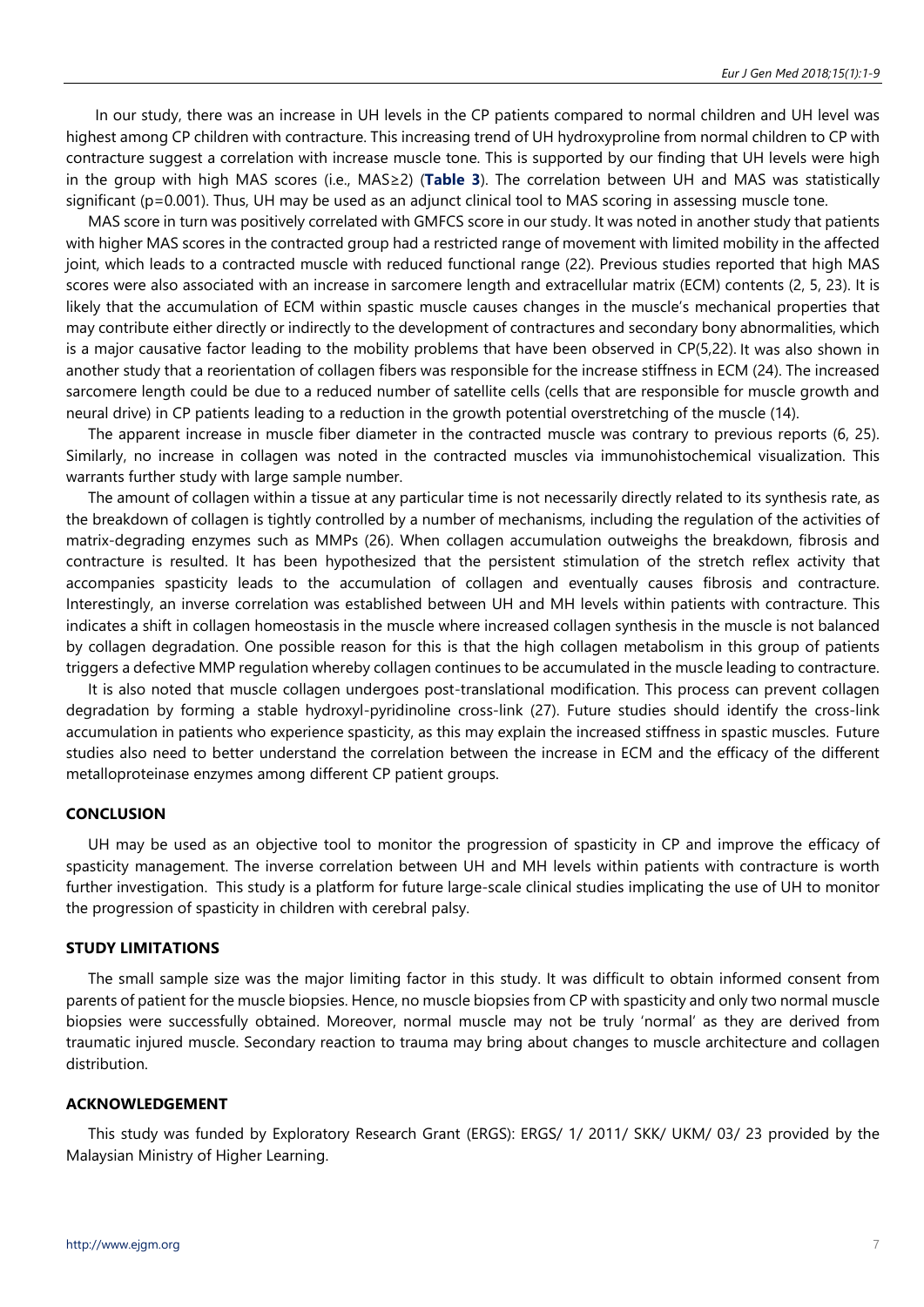# **REFERENCES**

- 1. Yeargin-Allsopp M, Braun KVN, Doernberg NS, Benedict RE, Kirby RS, Durkin MS. Prevalence of cerebral palsy in 8-year-old children in three areas of the United States in 2002: a multisite collaboration. Pediatrics. 2008;121(3):547-54.
- 2. Booth CM, Cortina-Borja MJ, Theologis TN. Collagen accumulation in muscles of children with cerebral palsy and correlation with severity of spasticity. Developmental medicine & child Neurology 2001;43(5):314-20.
- 3. Kesava Reddy G, Enwemeka CS. A simplified method for the analysis of hydroxyproline in biological tissues. Clinical biochemistry. 1996;29(3):225-9.
- 4. Bruin MD, Smeulders MJ, Kreulen M, Huijing PA, Jaspers RT. Intramuscular Connective Tissue Differences in Spastic and Control Muscle: A Mechanical and Histological Study. PLOS One. 2014. doi: 10.1371/journal.pone.0101038
- 5. Ito J-i, Araki A, Tanaka H, Tasaki T, Cho K, Yamazaki R. Muscle histopathology in spastic cerebral palsy. Brain Dev. 1996;18(4):299-303.
- 6. Smith LR, Lee KS, Ward SR, Chambers HG, Lieber RL. Hamstring contractures in children with spastic cerebral palsy result from a stiffer extracellular matrix and increased in vivo sarcomere length. The Journal of Physiology. 2011;589(10):2625-39.
- 7. Smith LR, Chambers HG, Subramaniam S, Lieber RL. Transcriptional Abnormalities of Hamstring Muscle Contractures in Children with Cerebral Palsy. PLOS One. 2012;7(8):e40686.
- 8. Li Y, Foster W, Deasy BM, Chan Y, Prisk V, Tang Y, Cummins J, Huard J. Transforming growth factor-beta1 induces the differentiation of myogenic cells into fibrotic cells in injured skeletal muscle: a key event in muscle fibrogenesis. Am J Pathol. 2004;164:1007–19.
- 9. Adams E, Ramaswamy S, Lamon M. 3-Hydroxyproline content of normal urine. Journal of Clinical Investigation. 1978;61(6):1482
- 10.Weiss PH, Klein L. The quantitative relationship of urinary peptide hydroxyproline excretion to collagen degradation. Journal of Clinical Investigation. 1969;48(1):1.
- 11.Ziff M, Kibrick A., Dresner E, Gribetz HJ. Excretion of hydroxyproline in patients with rheumatic and non-rheumatic diseases. J Clin Invest. 1956; 35: 579-587.
- 12.Meilman E, Urivetzky MM, Rapoport CM. Studies on urinary hydroxyproline peptides. J. Clin. Invest 1963;42:40-50.
- 13.Bohannon RW, Smith MB. Muscle Spasticity-Interrater Reliability of a Modified Ashworth Scale of muscle spasticity. Physther. 1987; 67:206-7.
- 14.Morris S. Ashworth and Tardieu scales: their clinical relevance for measuring spasticity in adult and pediatric neurological populations. Phys Ther Rev. 2002;7:53–62.
- 15.Hodgkinson I, Bérard C. Assessment of spasticity in pediatric patients. Operative Techniques in Neurosurgery. 2004;7(3):109-12.
- 16.Klein L, Curtiss PH. Urinary hydroxyproline as an index of bone metabolism. In: Dynamic studies of metabolic bone disease. Pearson, 0H, Joplin GF, eds. Oxford: Blackwell & Scientific Publications. 1964:201-24.
- 17.Sprott H, Muller A, Heine H. Collagen crosslinks in fibromyalgia. Arthritis Rheum. 1997;40:1450–4.
- 18.Watts NB. Clinical utility of biochemical markers of bone remodeling, Clinical Chemistry. 1999;45(8B):1359-68.
- 19.Barış Şimşek, Özgül Karacaer, İnci Karaca. Clinical Usefulness of Urinary Hydroxy proline as a Biochemical Marker of Bone Resorption. Dişhekimliği Fakültesi Dergisi. 2002; 3(1):17-9.
- 20.Kıvırıkko KI. Excretion of urinary hydroxyproline peptide in the assessment of bone collagen deposition and resorption, In: Clinical disorders of bone and mineral metabolism. Frame B, Potts JT Jr, eds. Amsterdam: Excerpta Medica. 1983:105-7.
- 21. Lowry M, Hall DE, Brosnan JJ. Hydroxyproline metabolism in the rat kidney distrubition of the renalenzimes of hydroxyproline catabolism and renal conversion of hydroxyproline to glisincine and serine, Metabolism. 1985; 34(10): 955-61.
- 22. Lieber RL, Fridén J. Functional and clinical significance of skeletal muscle architecture. Muscle & nerve. 2000;23:1647-66.
- 23. Lieber RL, Runesson E, Einarsson F, Fridén J. Inferior mechanical properties of spastic muscle bundles due to hypertrophic but compromised extracellular matrix material. Muscle & nerve. 2003;28(4):464-71.
- 24.Purslow PP. Strain-induced reorientation of an intramuscular connective tissue network: implications for passive muscle elasticity. J Biomech. 1989;22(1):21-31.
- 25.Friden J, Lieber RL. Spastic muscle cells are shorter and stiffer than normal cells. Muscle Nerve. 2003;27:157–64.